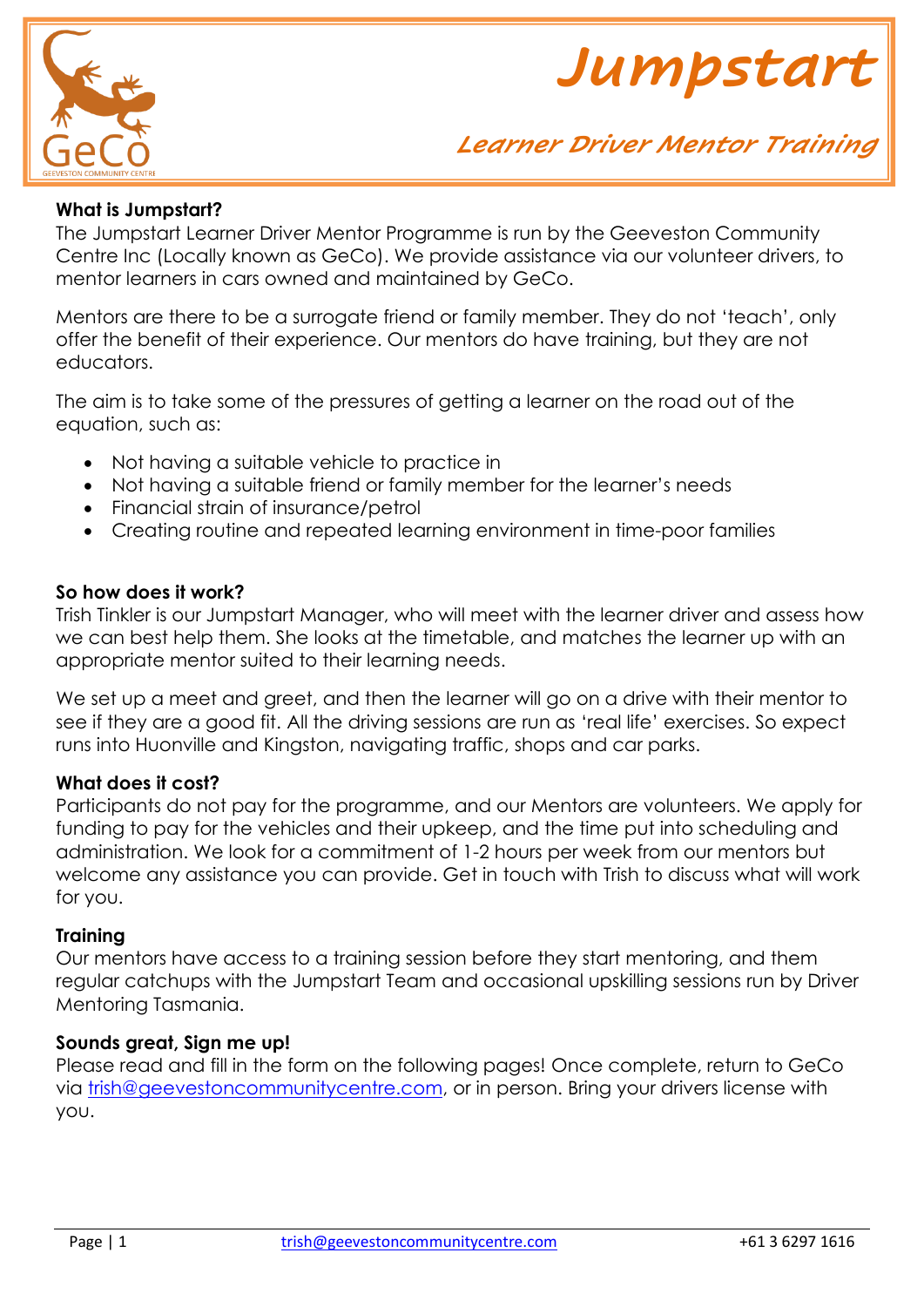



# **Please fill in the following form**

Sign and then return to the Jumpstart Manager (Trish Tinkler) at Geeveston Community Centre, along with a copy of your driver's license, police check and Working with Vulnerable Children check if you have them. We can assist in obtaining this documentation at our cost.

# **CONFIDENTIAL**

| <b>PERSONAL DETAILS</b>                                                                                |  |  |  |  |  |
|--------------------------------------------------------------------------------------------------------|--|--|--|--|--|
| <b>First name:</b>                                                                                     |  |  |  |  |  |
| <b>Last Name:</b>                                                                                      |  |  |  |  |  |
| <b>Preferred Name:</b>                                                                                 |  |  |  |  |  |
| <b>Address:</b>                                                                                        |  |  |  |  |  |
| <b>Mobile Number:</b>                                                                                  |  |  |  |  |  |
| <b>Email address:</b>                                                                                  |  |  |  |  |  |
| $\Box$ Email<br>Phone<br><b>Preferred method of contact:</b>                                           |  |  |  |  |  |
| Date of Birth:                                                                                         |  |  |  |  |  |
| <b>Country of Birth:</b>                                                                               |  |  |  |  |  |
| <b>Preferred language:</b>                                                                             |  |  |  |  |  |
| <b>Medical Information</b>                                                                             |  |  |  |  |  |
| Do you have an existing medical disability/condition/injury that may affect your driving<br>abilities? |  |  |  |  |  |
| Yes<br><b>No</b>                                                                                       |  |  |  |  |  |
| If yes, please provide details:                                                                        |  |  |  |  |  |
| Do you take any medication that may affect your participation in this program?                         |  |  |  |  |  |
| Yes<br><b>No</b>                                                                                       |  |  |  |  |  |
| If yes, please provide details:                                                                        |  |  |  |  |  |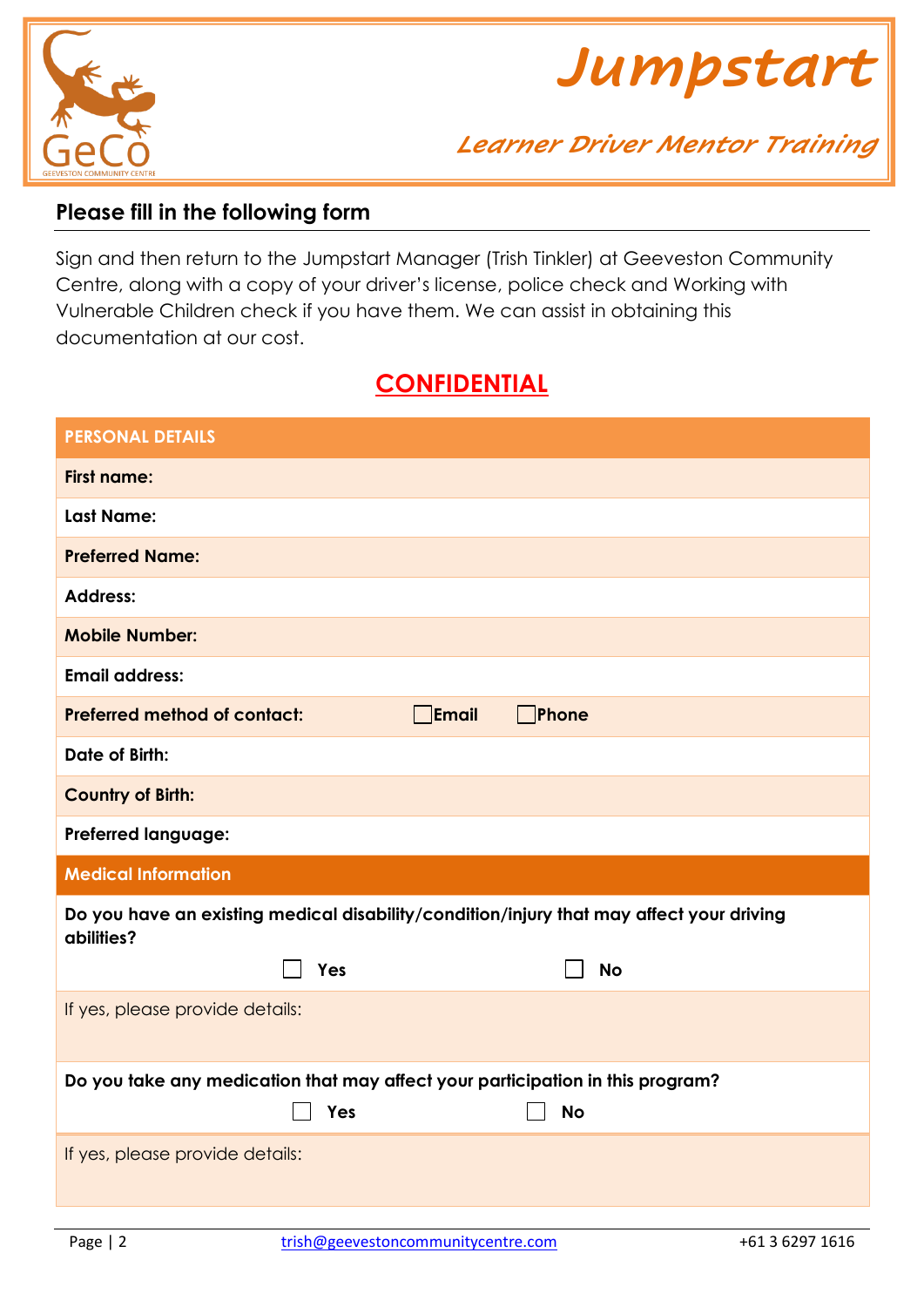



| <b>Emergency Contacts (please provide at least one)</b> |
|---------------------------------------------------------|
| <b>EMERGENCY CONTACT DETAILS 1:</b>                     |
| Name:                                                   |
| <b>Relationship to you:</b>                             |
| Phone number:                                           |
| <b>EMERGENCY CONTACT DETAILS 2:</b>                     |
| Name:                                                   |
| <b>Relationship to you:</b>                             |
| <b>Phone Number:</b>                                    |

# **LICENSE**

| Your Driver's License Number:                                         |               |                |           |                                                   |        |          |        |  |
|-----------------------------------------------------------------------|---------------|----------------|-----------|---------------------------------------------------|--------|----------|--------|--|
| Your Driver's License Expiry date                                     |               |                |           |                                                   |        |          |        |  |
| Are you currently:                                                    |               |                |           | <b>Working</b><br><b>Studying</b><br><b>Other</b> |        |          |        |  |
| <b>Male</b><br>Female<br><b>Either</b><br>Learner driver preference   |               |                |           |                                                   |        |          |        |  |
| What days and times are you available to participate in this program? |               |                |           |                                                   |        |          |        |  |
| <b>Times</b>                                                          | <b>Monday</b> | <b>Tuesday</b> | Wednesday | <b>Thursday</b>                                   | Friday | Saturday | Sunday |  |
| morning                                                               |               |                |           |                                                   |        |          |        |  |
| afternoon                                                             |               |                |           |                                                   |        |          |        |  |
| evening                                                               |               |                |           |                                                   |        |          |        |  |
| How did you hear about this program?                                  |               |                |           |                                                   |        |          |        |  |

Thank you for applying to become a mentor in the Jumpstart program. Trish will be in contact with you to arrange an interview time.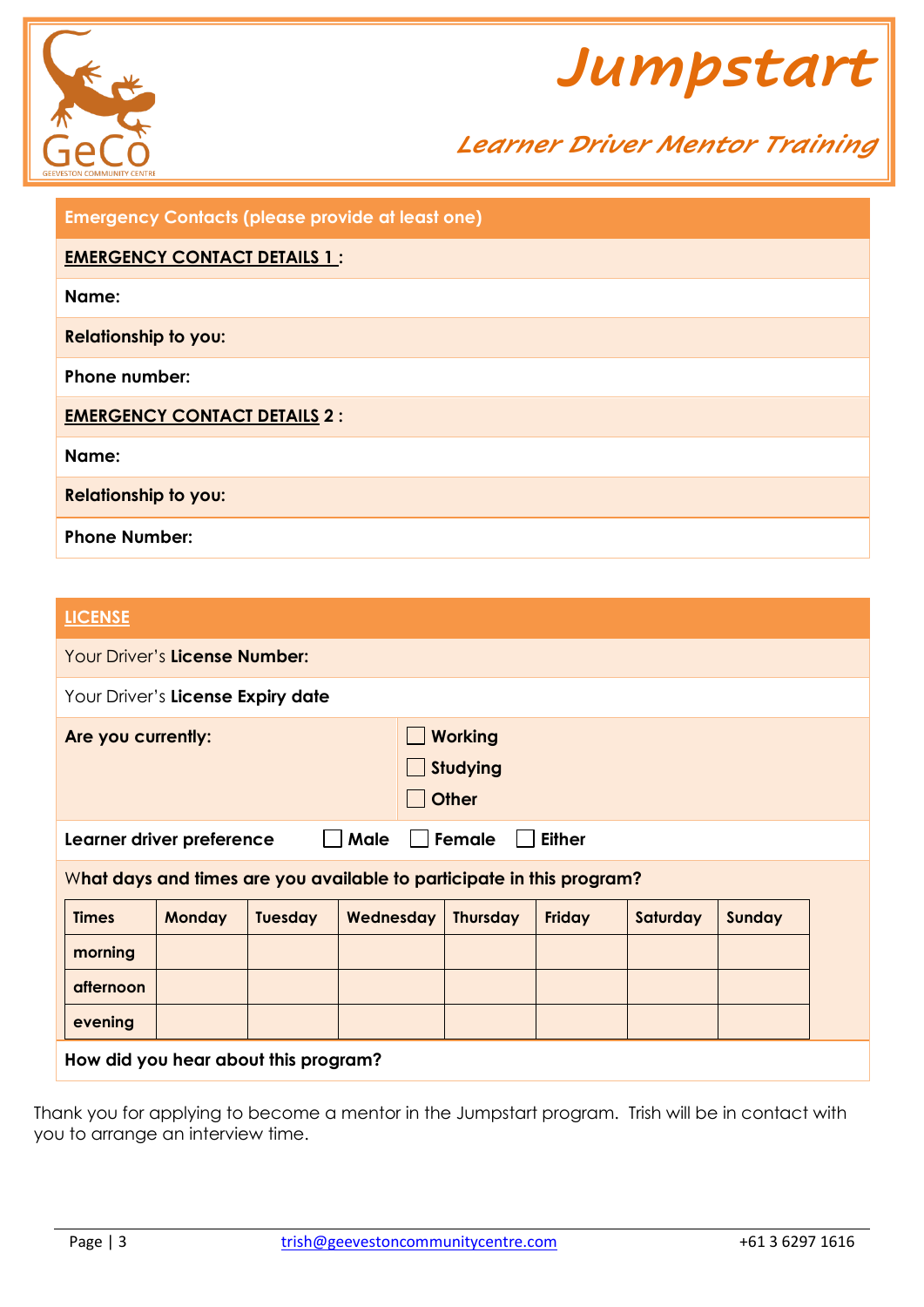



# **Mentor Driver CODE OF CONDUCT**

All Jumpstart learner drivers should understand and agree to behave in accordance with the following Code of Conduct. Any violation of this contract may result in immediate exit from the program.

In choosing to participate in the Jumpstart program I agree to:

Appearance:

- Learner drivers should present themselves in a manner that is neat, clean and tidy.
- Enclosed footwear must be worn at all times during driving sessions.
- A high standard of hygiene is essential and must be adhered to at all times.

#### Appropriate Role Behaviour:

o Visits into the learner driver's house by the driver mentor are not permitted.

#### Communication:

## **THE FOLLOWING ARE ESSENTIAL CONDITIONS FOR THE SUCCESS OF THE PROGRAMME**

#### *I agree to meet my learner driver at the agreed place and the agreed time.*

*I acknowledge that the relationship is designed to be 'one on one' with my learner, so no friends or relatives are to attend driving sessions.*

### *I acknowledge that all my communications should be clear, concise, friendly, nonthreatening and courteous.*

Respect:

- Participants in the Jumpstart program will be treated with respect by their learner driver and by staff at Geeveston Community Centre.
- Any problems should be discussed with the Jumpstart Coordinator and will be dealt with fairly and efficiently.

#### Rules:

o The mentor driver agrees to abide by the Code of Conduct and all the rules, guidelines and policies in this document and as outlined by the Jumpstart Coordinator.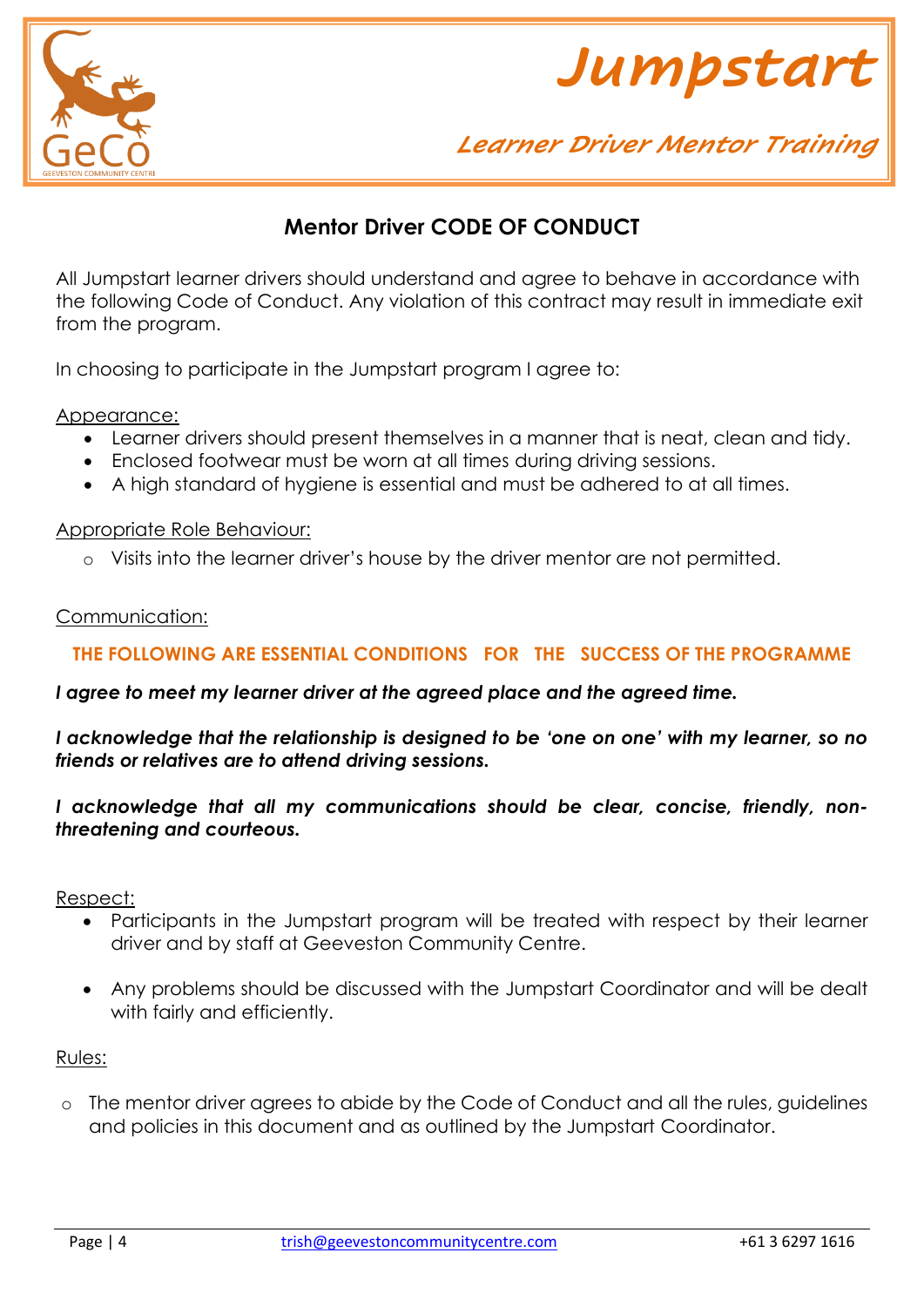



# **Confidentiality**

- o All information discussed between the learner driver and the mentor must be held in strict confidence by both the learner and mentor, except when this information is:
	- *dangerous to either the mentor or learner*
	- *verbally, physically or sexually inappropriate*

### Alcohol and other Drugs:

- o Never consume alcohol, tobacco, or other drugs while taking part in a driving session.
- o Never arrive for a driving session under the influence of alcohol or other drugs.

### Change of Address:

• Tell the Jumpstart Coordinator if you have a change in address, phone number or email address.

#### Concerns:

o Discuss your concerns with the Jumpstart Coordinator as soon as possible.

### Evaluation:

o Take part in the evaluation process as required.

I, **I**, **Example 20** is a constructed that the above Code of Conduct and all associated policies, rules and guidelines have been explained to me by the Jumpstart Coordinator.

I understand that the vehicle is to be used for supervised driving sessions with my mentor only, and that all other activities are prohibited. I understand and agree to abide by the Jumpstart Code of Conduct.

Signed: \_\_\_\_\_\_\_\_\_\_\_\_\_\_\_\_\_\_\_\_\_\_\_\_\_\_\_\_\_ Date: \_\_\_\_\_\_\_\_\_\_\_\_\_\_\_